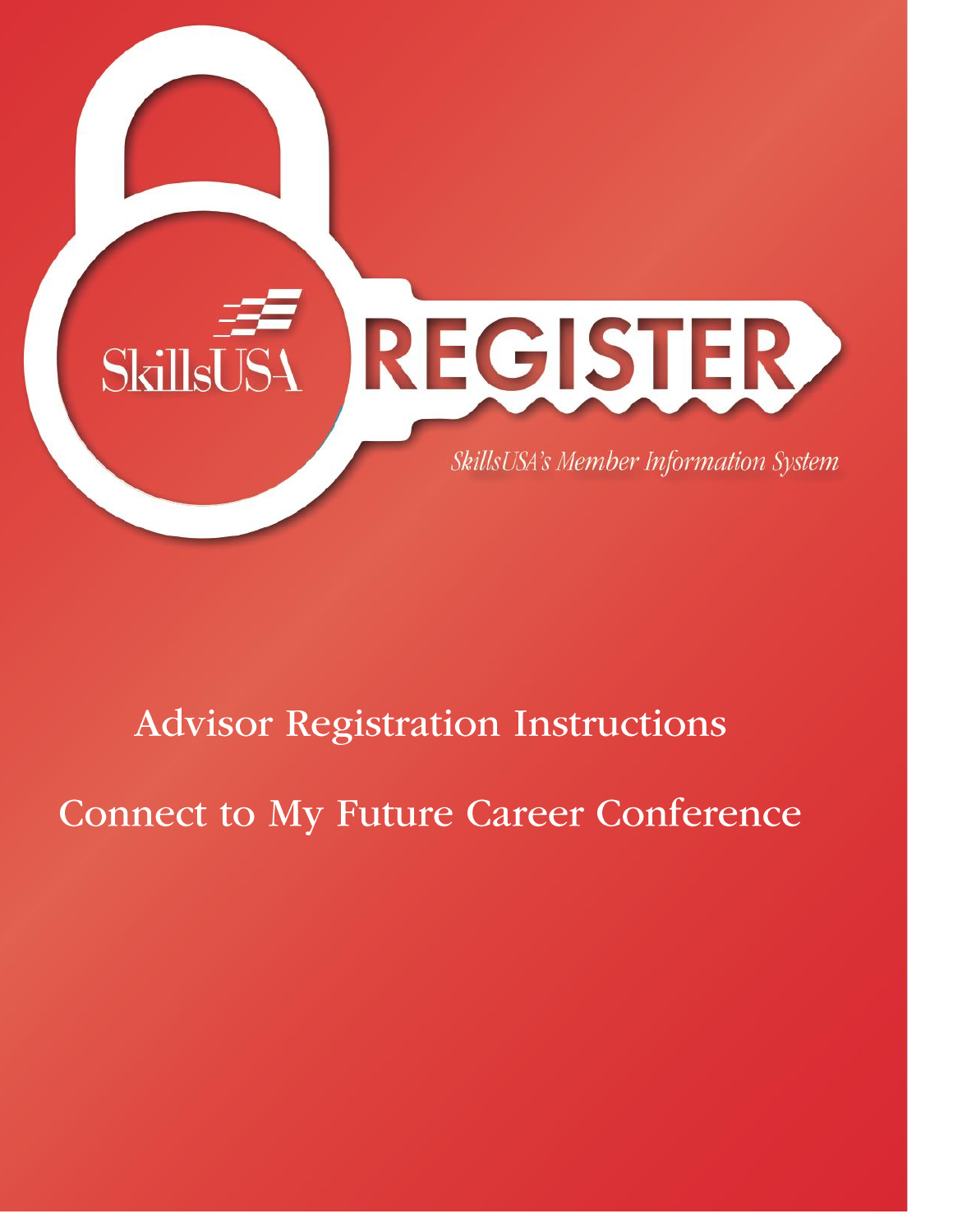# **Connect to My Future Career Conference (CTMF)**

SkillsUSA's Connect to My Future Career Conference is a two-day virtual career conference designed to allow students to explore career pathways and connect directly with employers. Connect to My Future is unique in that it puts SkillsUSA members together with employees of partners and affiliate organizations to hold important conversations which connect students with their future. There are three tracks to Connect to My Future.

## **Explore (MS)**

**Tuesday, May 3, 2022** This track is for Middle School students. **[Click here for additional details on this event.](https://www.skillsusa.org/events-training/skillsusa-connect-to-my-future-conference/explore/)**

## **Please have available when registering:**

Student name Student grade level Advisor name, cell phone and valid email Whether the student will attend 1:1 device at home, 1:1 device at school T-shirt size (Youth X-small to adult 3-XL)

## **Aspire (HS)**

**Tuesday, May 3, 2022** This track is for all High School students. **[Click her for additional details on this event.](https://www.skillsusa.org/events-training/skillsusa-connect-to-my-future-conference/aspire/)**

#### **Please have available when registering:**

Student name Student valid and unique email Student grade level Advisor name, cell phone and valid email [Training program and cluster area](http://bit.ly/30gkp9F) of interest Whether the student will attend 1:1 device at home, 1:1 device at school, group presentation at school. Time slot (8:30 a.m. - 12:15 p.m. (ET) or 12:30 p.m. - 4:15 p.m. (ET) T-shirt size (Small to 5-Xlarge)

# **Connect (HS Sr. and CPS)**

**Wednesday, May 4, 2022** This track is for High School Seniors and College/Postsecondary students. **[Click here for additional details on this event.](https://www.skillsusa.org/events-training/skillsusa-connect-to-my-future-conference/connect/)**

## **Please have available when registering:**

Student name Student valid and unique email Student grade level Is the student under age 18 Advisor name, cell phone and valid email [Training program and cluster area](http://bit.ly/30gkp9F) of interest Whether the student will attend 1:1 device at home, 1:1 device at school, group presentation at school. Desired job/career Is the student actively seeking employment in their field of study? Is the student interested in a mock interview? T-shirt size (Small to 5-Xlarge)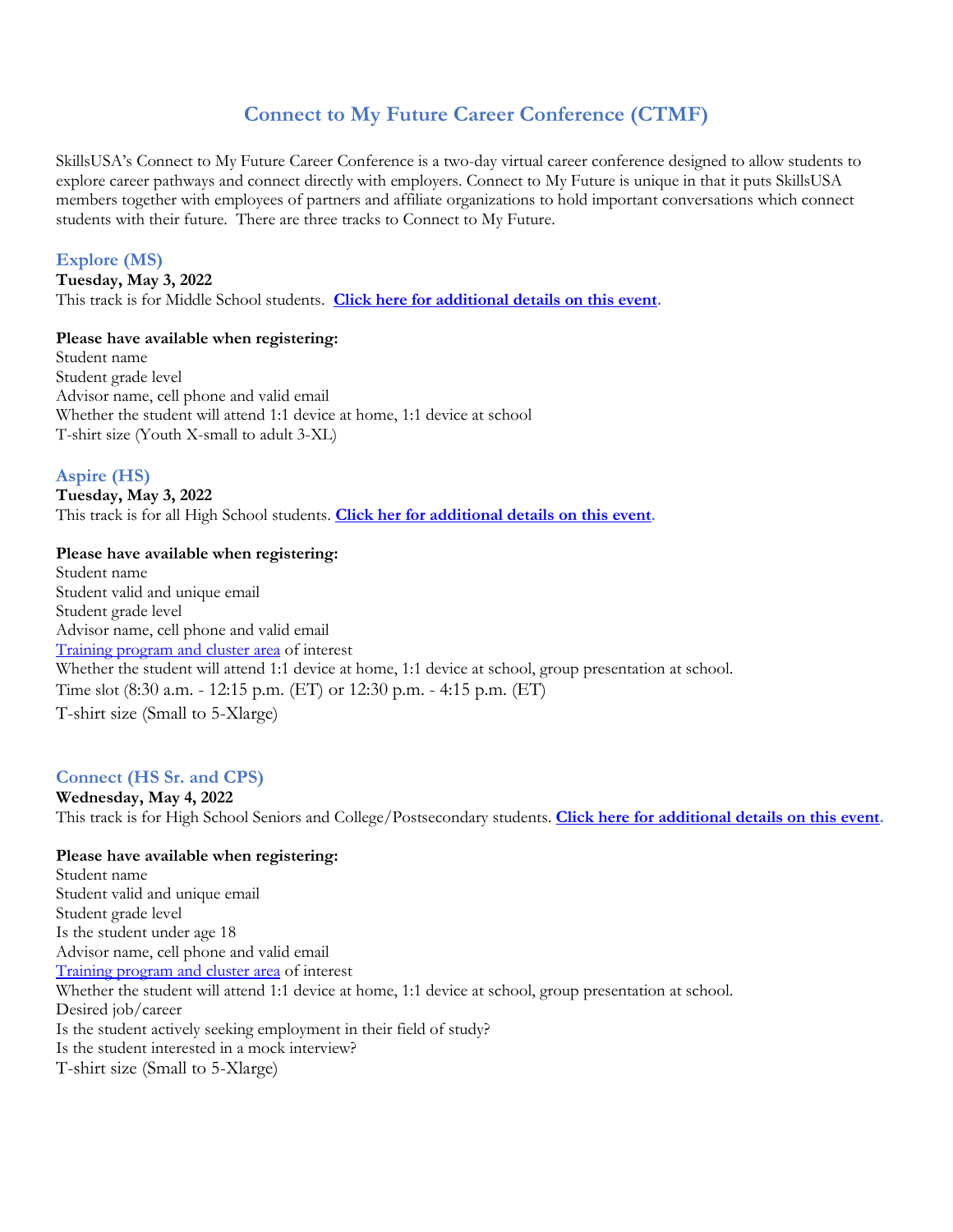# **T-shirts**

Complimentary T-shirts will be mailed to students' schools after the conference. Only students that attended all conference sessions and if a T-shirt size was provided in the registration record will receive one. Attendance will be taken to determine participation. Each track will offer the same T-shirt design.

# **Register for Conference**

Use your advisor login and password to enter site. Only the advisor, school personnel or state director should be registering participants. Do not provide students or parents with website log-on information.

# **Registration opens March 21 and closes April 15.**

# **Registration Options**

# **Advisor registers students individually**

Log on to: [www.skillsusa-register.org/Login.aspx](http://www.skillsusa-register.org/Login.aspx)**.**

- Click the Conference tab  $>$  My Registrations  $>$  select the Connect to My Future track in the drop-down menu.
- Click button Add New Registrant.
- Select Registrant Type>Student.
- Select School name from drop-down menu.
- Select Member name from drop-down menu or enter manually if not in member list.
- Complete the registration form and remember to click the Update button.
- Names are considered registered once the above steps are completed.
- After adding all names, click the button Submit Registration to validate the information in each registration record.

# **Student self-profile entry**

Student enters personal registration information.

- **Advisor** logs on to: [www.skillsusa-register.org/Login.aspx](http://www.skillsusa-register.org/Login.aspx)**.**
- Click the Conference tab > My Registrations > select event SkillsUSA Signing day in the drop-down menu.
- Click the button Student Self-Profile Entry to allow students to add their names and complete the registration record by phone or computer.
- Advisor enables the feature by clicking the edit link, checks the box to enable, update then provides link and code found on that page to students.
- Names are considered registered once the above steps are completed.
- After adding all names, click the button Submit Registration to validate the information in each registration record.

# **Register from a previous conference**

- If a student was registered for a previous conference in the system, log on to: [www.skillsusa-register.org/Login.aspx](http://www.skillsusa-register.org/Login.aspx)**.**
- Click the Conference tab > My Registrations > select the Connect to My Future track in the drop-down menu.
- Go to the bottom of the screen and click the Lookup Previous Regs button. Use the search box to locate name and click the register button to register for the current conference*.* Note: This feature will only work if all membership invoices are paid for your school. Complete the registration record.
- Names are considered registered once the above steps are completed.
- After adding all names, click the button Submit Registration to validate the information in each registration record.

# **Student Batch Import**

Use this excel template to register several students at one time. **NOTE: You must complete all information in each column for every student for the export to be successful.** 

- Log on to: [www.skillsusa-register.org/Login.aspx](http://www.skillsusa-register.org/Login.aspx)**.**
- Click the Conference tab  $> M_y$  Registrations  $>$ select the Connect to My Future track in the drop-down menu.